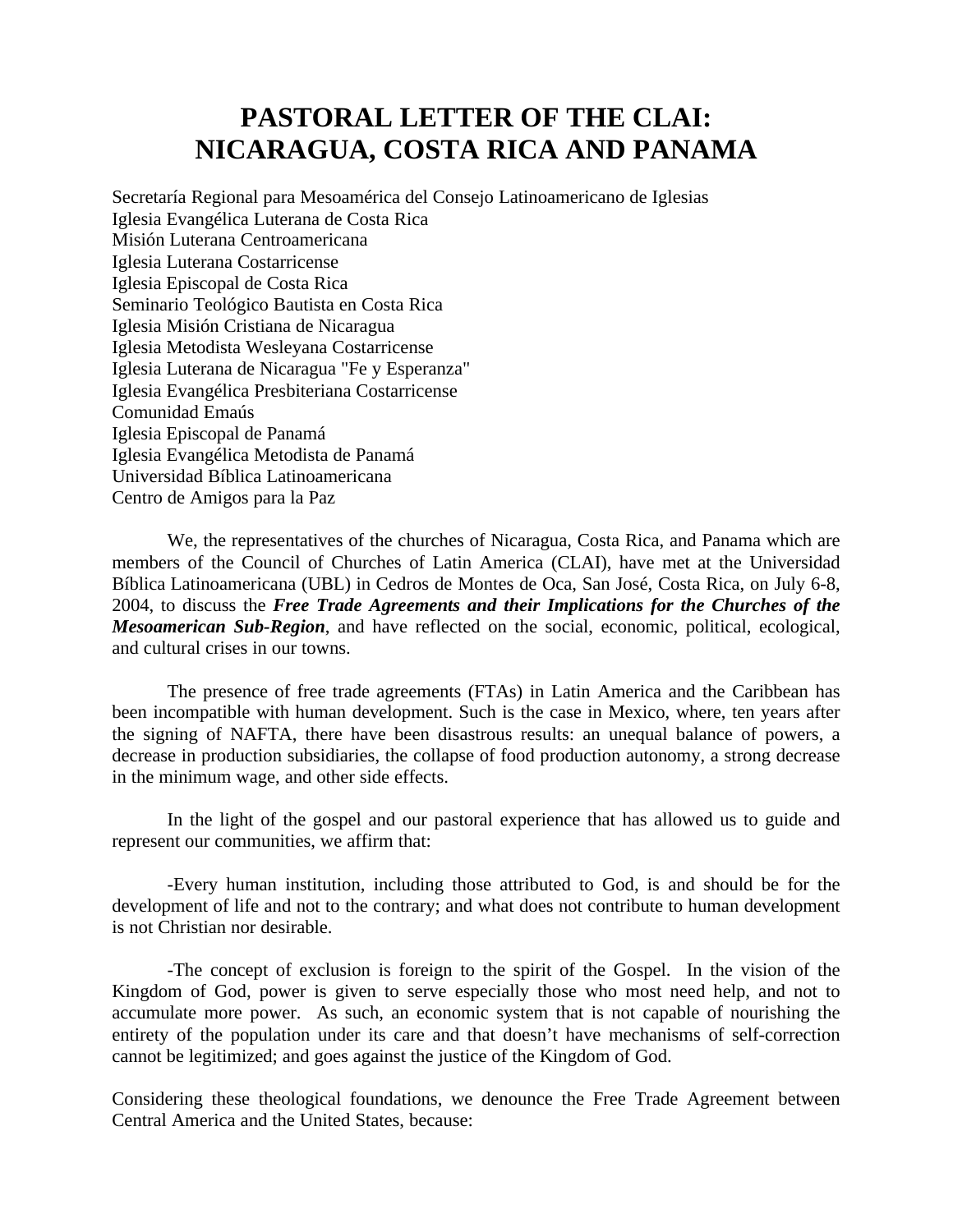-The FTA lacks transparency the participation as much of the social sectors (workers, women, indigenous people, and those of African descent, among other groups) as of the communities of Central America and the United States.

-The FTA accelerates impoverishment.

-The FTA marginalizes large sectors of society.

-The FTA increases the earnings of multinational corporations.

-The FTA is a means of the multinationals to gain political, economic, and environmental domination of other countries.

-The FTA does not promote equal trade opportunities.

-The FTA gradually eliminates the access of social security institutions to generic medicines.

-The FTA undermines national juridical sovereignty by overriding the Constitutions of the signed countries.

-The FTA aggravates competition between the workers of the signed countries.

-It is not true that the best way of creating employment is through foreign enterprises, because the social cost is larger than the generation of employment.

-The FTA does not eliminate the subsidiary system for agricultural corporations in the U.S., nor promote mechanisms to guarantee the survival of Central American farmers.

-The FTA promotes the irrational exploitation of natural resources, which puts the environment at risk. It does not provide effective mechanisms of controlling contamination.

For all of the above reasons, we urge the churches and the civil societies of our countries to unite with us in common action, committing ourselves to:

#### **1. INFORM OUR COMMUNITIES:**

- By taking advantage of existing mechanisms
- By inviting popular leaders to discuss the FTA
- By creating spaces for sermons, analyses, and studies of the social situation and the implications of the FTA through our spirituality and ideology (which is supportive of life, justice, and peace).

### **2. ENCOURAGE:**

- Unity between the popular and the ecclesiastic movements in order to raise awareness and mobilize communities in the search for fair alternatives to the FTA, the Free Trade Area of the Americas (FTAA), and the Puebla-Panama Plan (PPP).
- Communication networks between ecclesiastic and civil groups that oppose the FTA on a regional level.